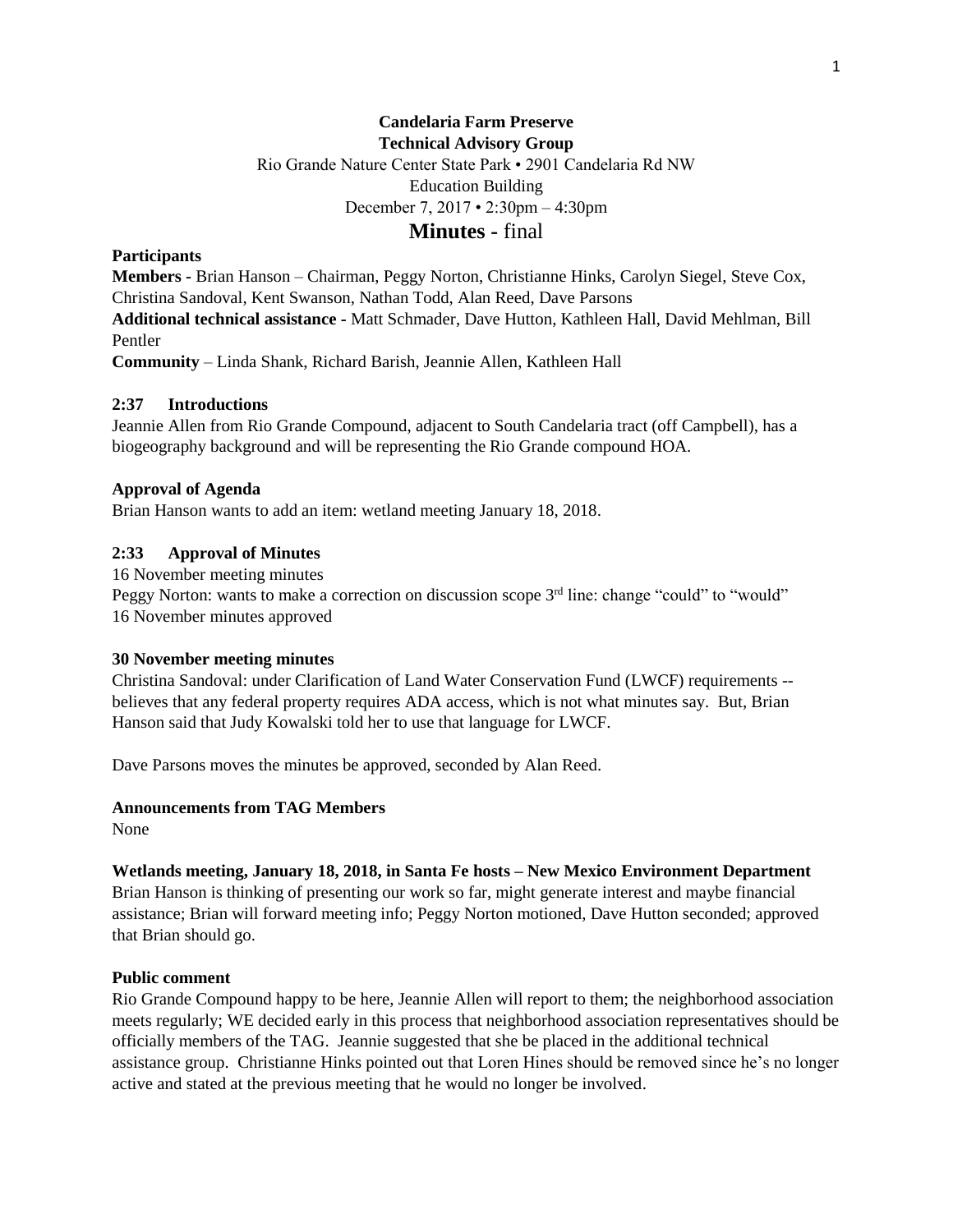# **Discussion: Draft Scope of Work, Resource Management Plan prepared by Albuq Open Space**

Draft Scope of work for RMP Contract: the draft was sent out for review to the TAG; Brian read it and forwarded his comments to several TAG members and then sent it to Kent.

Kent had some responses to the review:

- in the second Whereas statement, the LWCF language used was taken directly from the Council measure, so either we keep that or take language from the LWCF itself. This was a misunderstanding about the purpose. The Whereas statement was the purpose of the LWCF and not the City Council Resolutions.
- proposal for contractor to attend TAG meetings, Kent said that could be expensive for them to attend every meeting. The intent of Brian's statement was to ensure coordination. As long as coordination occurs, then the number of meetings attended is not necessary.
- Dave Parsons—is there a date specified yet? Kent/Christina really depends on what the Council wants, Christina estimates 3-6 months, maybe nine months to complete in her experience.
- Peggy Norton: do we get to see final scope? Kent—yes
- Kent: suggests that Contractor would be best to estimate cost options, and not to look for potential funding/grant sources because that could be very costly.
- Discussion on Page 1, paragraph 2 comment: Kent feels need more background research on LWCF needed.
- Page 2, paragraph 5: Kent thinks a baseline study has to be and should be done; Steve Cox suggests amending it to specify "using existing data" so it could be gathered quickly.
- Dave Parsons requested that in the spirit of collaboration set forth in City Council Resolution R-17-159, representatives of OSAB and TAG be included in reviewing and selecting the contractor. Kent agreed to that arrangement.

## **Draft Scope Discussion, issues**

Commercial farming – the Land and Water Conservation Fund prohibits "commercial farming". The group discussed it in length. Thoughts from individuals include –

Farming for profit is an affordable, cheap way to deliver some food to wildlife

Commercial farming should be better defined, perhaps the contractor can do that

Judy Kowalski with State Parks will decide if a plan meets the requirements of LWCF

To farm and not be commercial, you could pay the farmer to farm and leave all the plants for wildlife use, no sale of crops

To fund farmers, alternative sources of funds may need to be obtained, present budgets may not be adequate

Present farming practices need to be researched to see what the costs are Perhaps we need to define commercial farming ourselves

Alternatives – thoughts from individuals

Real budget numbers should drive the development of alternatives

Develop the alternatives, regardless of budget, then assess them later

Develop the alternatives in a general way, it can be guidance for the contractor

Develop realistic alternatives that can easily be accomplished

Develop alternatives, then address the "how' later